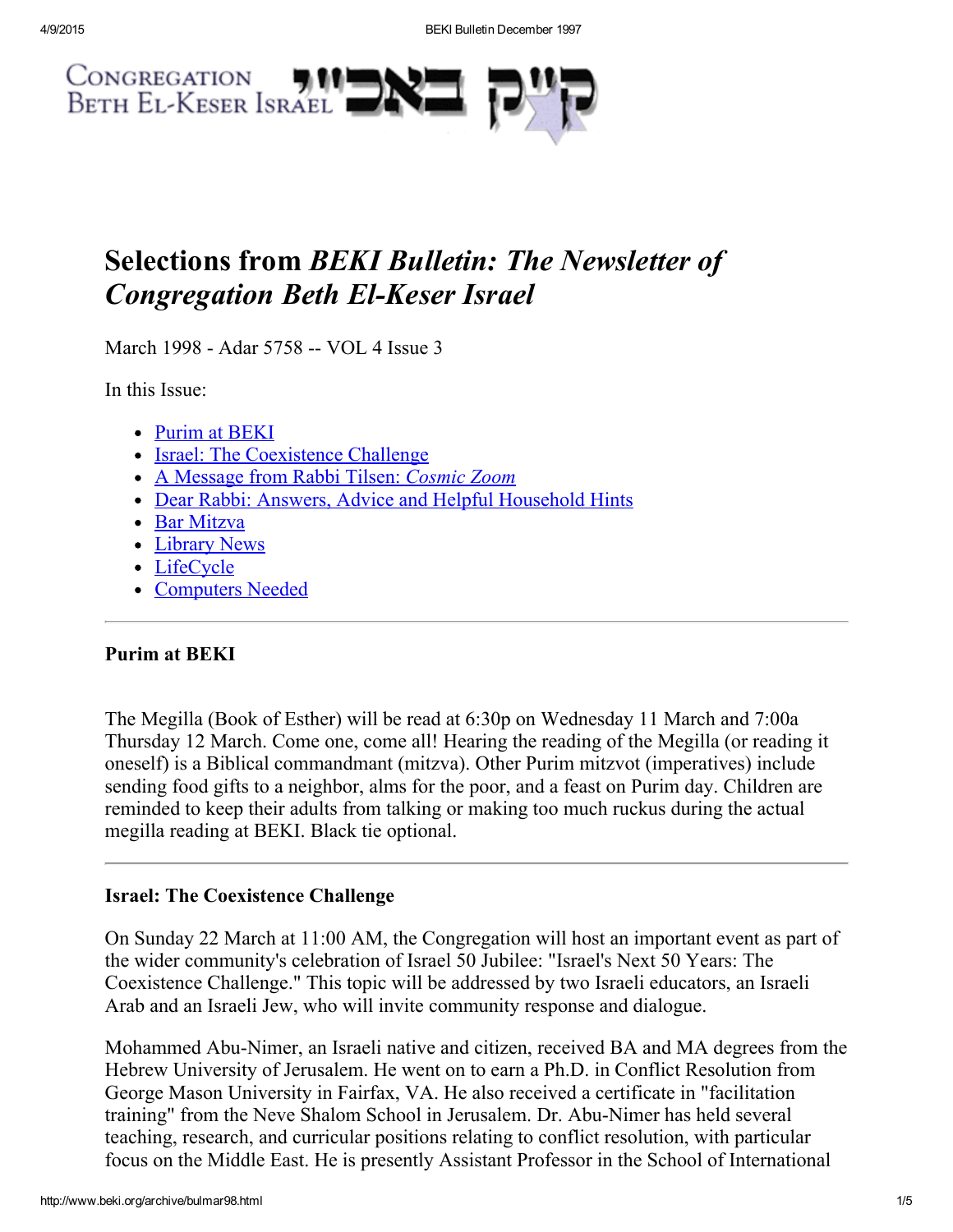Service, and Director of the Conflict Resolutions Skills Institute at the American University, Washington, DC.

Ron Kitrei, also an Israeli native and citizen, earned a BA from Tel-Aviv University and an MA from Haifa University. He was a career officer in the Israeli Defense Forces for twentysix years, rising to the rank of Colonel in the Central Command, with specific responsibility in army intelligence analysis and training. Since 1996 Mr. Kitrei has been Principal of the Hebrew Reali School in Haifa, an independent public twelve-year school, with a progressive philosophy.

This program is being cosponsored by the Abraham Fund, an organization which promotes Arab-Jewish cooperation within the State of Israel, and the Connecticut Coalition of Arabs and Jews for Peace, a local organization which facilitates dialogue between area Jews and Arabs. This special event will take place in the synagogue's upstairs social hall, will be open to the public free of charge, and will include brunch.

Please set aside the date and be sure to join us for what promises to be a stimulating learning opportunity. For further information, call the synagogue office at 389-2108 or Steven Fraade at 397-9430.

# <span id="page-1-0"></span>A Message from Rabbi Tilsen

# Cosmic Zoom

Several recent films, including "Contact," "First Contact," "Men in Black" and "Space Kid" open or conclude with a "cosmic zoom" whereby the "camera" zooms out from a familiar earth scene to an arial view of the city, then state, then continent, then planet, solar system, solar neighborhood, galaxy, and neighborhood of galaxies, or else zooms in from this "far out" perspective. These awesome scenes impart a sense that we are incomprehensibly small.

In the Book of Job, God answers Job "out of the tempest": "Where were you when I laid the foundations of the earth? Speak if you have understanding. Have you ever commanded the day to break, known the place of dawn? Have you been brought to the depths of the sea, or walked in the recesses of the deep? Have you surveyed the expanses of the earth? Tell Me if you know all of these. Can you tie cords to Pleiades or undo the reigns of Orion? Do you know the laws of heaven or impose its authority on earth?"

Today we can answer "yes" to more of those rhetorical questions than could Job. But along with our nascent understand of the deepest depths of the sea, the working of subatomic particles, and the extent and shape of the cosmos, comes if anything an even greater sense of awe at this universe.

God's incredible and wonderful gift of consciousness, or limited self-awareness, gives us the ability to understand the possibility that we are more than insignificant infinitesimal particles in a vast universe. As a character states it in "Contact," if there is no other intelligent life in the universe, it would be a tremendous "waste of space." And if there is no meaning or purpose to our lives, our toil and suffering, indeed the whole creation would seem a waste.

What, then, is the meaning of our lives, our purpose in creation? In science and in Torah, it would seem, the Almighty has planted the clues for us to figure this out.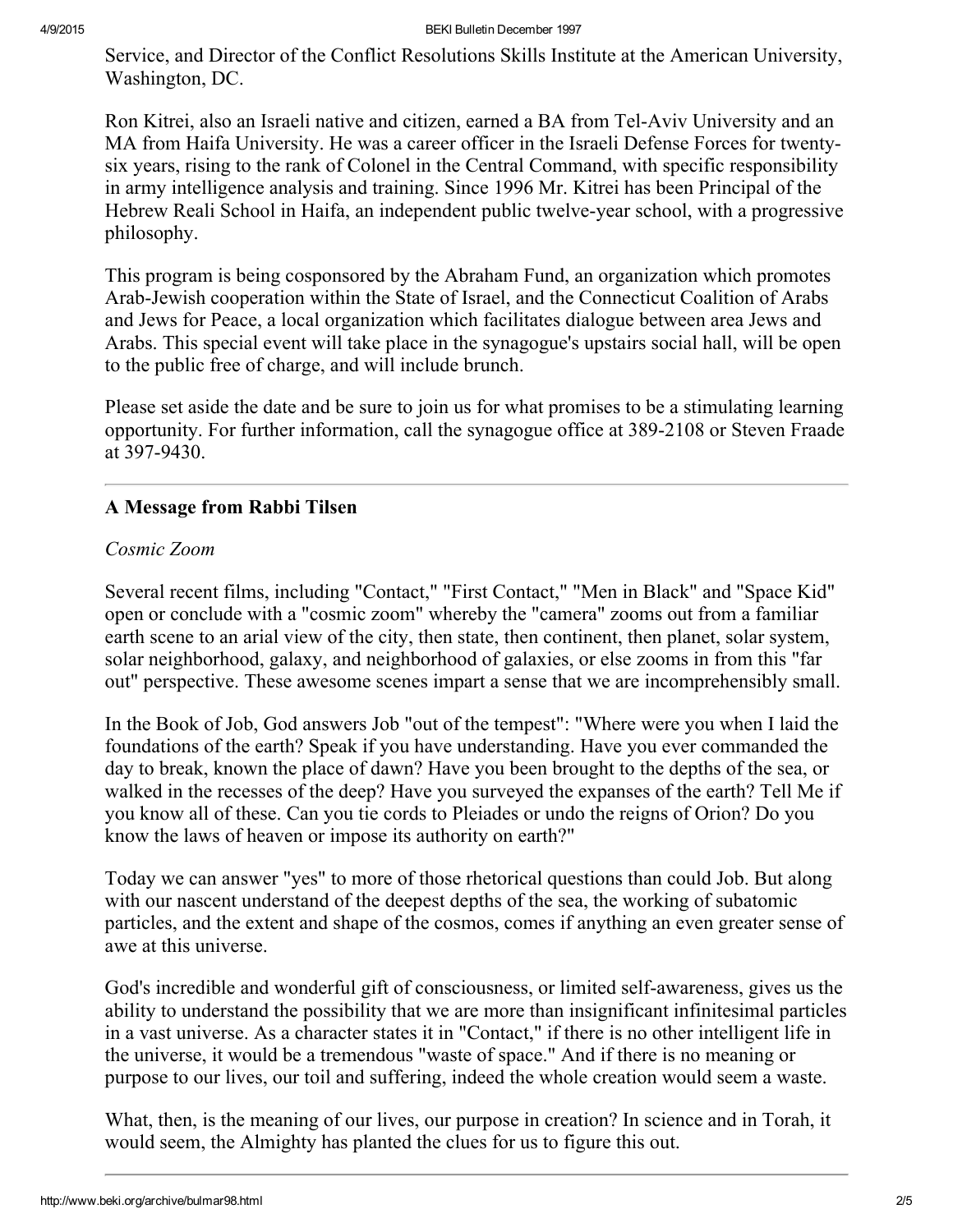## <span id="page-2-0"></span>Dear Rabbi: Answers, Advice and Helpful Household Hints

### Dear Rabbi,

Quick question: Kids want a cat. Is kitty required to keep kosher?

Signed, Kitty Query

### Dear Cat Kashrut Questioner,

Cats can keep kosher but are not required to. Keep the cat chow out of the kitchen. Cats (or, more correctly, cat owners) must observe the restriction against possessing or eating hametz (leavened food) on Pesah (Passover) but they (the cats) do not have to eat matza.

#### Dear Rabbi,

I read that if President Clinton were Jewish his [alledged] affair with Lewinsky would not have been a sin. Is what Clinton did okay?

Signed, Leader Beater

#### Dear Leader Beater,

If President Clinton were Jewish.... Well, that's quite a proposition in itself.

If Clinton were Jewish, and his wife were Jewish, they would be bound by Rabbinic law which strictly forbids non-marital sexual relations. If Clinton were unmarried, sexual relations would still be "frowned upon" with another non-married person. The offense comes in that he is alledged to have violated the protected relationship between a worker and her employer, or an intern and her mentor, a student and her teacher. It is the "sanctity" of that relationship, not the marital relationship, that is so troubling to many. Worse is the accusation of him supposedly urging her to commit perjury by lying about the affair. That is the only allegation of a crime.

Is it okay what he alledgedly did? No, I would call it shtupid.

### And now, for this month's Household Hint:

Do you have flies, wasps, and other flying insects in you house?

Don't use poisonous environmentally-unsound commercial insect sprays to kill them. Instead use a mixture of 50% water and 50% vinegar to knock them down. One good spritz of this formula from a spray bottle will knock them down. Wipe them away with a soft cloth, your bug is gone and your window shines like new. Add oil and oregano to taste and use the remainder on your salad.

### <span id="page-2-1"></span>Bar Mitzva

On Shabbat morning 28 March, David Berlin, son of Mark & Cynthia Berlin, will lead services and be called to the Torah as a Bar Mitzva during the 9:15a morning service.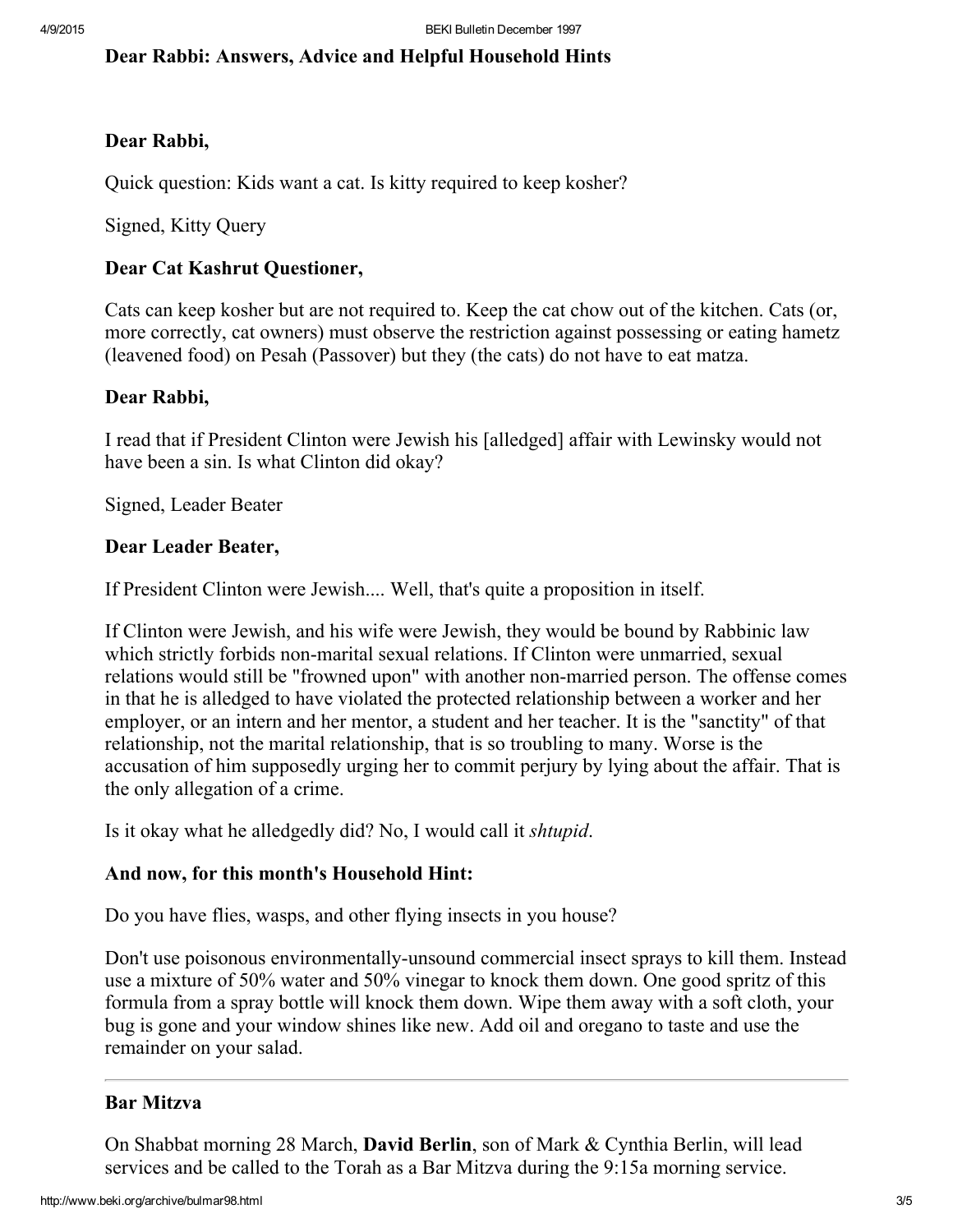#### Library News

The following books have been acquired through donations to the Ari Nathan Levine Fund, and are available on a non-lending basis in the Claire Goodwin Youth Room:

Glaser, The Borrowed Hanukkah Latkes

Zalben, Pearl's Marigolds for Grandpa

Yolen, Milk and Honey: A Year of Jewish Holidays

Waldman, The Two Brothers: A Legend of Jerusalem

Gerstein, Jonah and the Two Great Fish

Davis and Petricic, Bone Button Borscht

Gellman, God's Mailbox

Simon, The Story of Passover

Konigsburg, The View from Saturday

Schwarz and Rush, The Wonder Child and Other Jewish Fairy Tales

Serwer-Bernstein, In the Tradition of Moses and Mohammed: Jewish and Arab Folktales

Cohn, The Christmas Menorahs: How a Town Fought Hate

#### What is the Rabbi's Tzedaqa Fund?

The Rabbi's Tzedaqa Fund is maintained to support families in need, provide educational materials for adults and children, and meet special needs of the shul and community. Contributions are tax-deductible and may be directed to the attention of Rabbi Tilsen. All gifts are appreciated and donations of \$25 or more are noted in the BEKI Bulletin.

# <span id="page-3-0"></span>LifeCycle

With Sorrow we note the passing of

Ada Levin Guttenberg mother of Dr. Irving Guttenberg

Abraham Bettigole brother of Ida Bettigole

#### Mazal Toy to

• To Ivan & Rita Sachs, Ken & Linda Buckman, and Mark & Ilene Sachs on the birth of